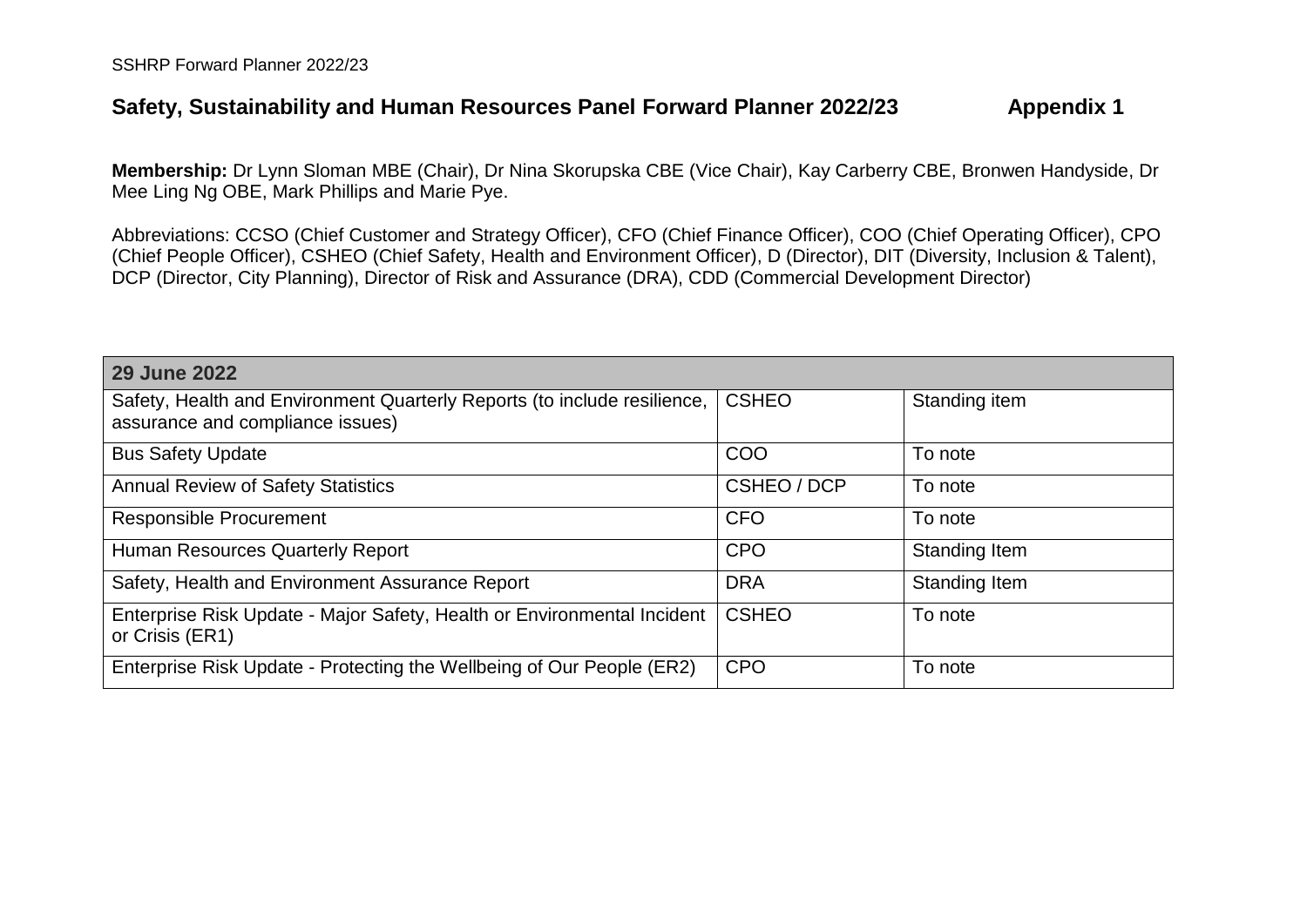| 14 September 2022                                                                                           |              |               |  |  |
|-------------------------------------------------------------------------------------------------------------|--------------|---------------|--|--|
| Safety, Health and Environment Quarterly Report (to include resilience,<br>assurance and compliance issues) | <b>CSHEO</b> | Standing item |  |  |
| Rail Accident Investigation Branch Update                                                                   | <b>CSHEO</b> | To note       |  |  |
| <b>Bus Safety Update</b>                                                                                    | COO          | To note       |  |  |
| <b>Human Resources Quarterly Report</b>                                                                     | <b>CPO</b>   | Standing item |  |  |
| Safety, Health and Environment Assurance Report                                                             | <b>DRA</b>   | Standing Item |  |  |

| 16 November 2022                                                                                            |              |               |  |  |
|-------------------------------------------------------------------------------------------------------------|--------------|---------------|--|--|
| Safety, Health and Environment Quarterly Report (to include resilience,<br>assurance and compliance issues) | <b>CSHEO</b> | Standing item |  |  |
| <b>Vision Zero Update</b>                                                                                   | <b>DCP</b>   | To note       |  |  |
| <b>Air Quality Update</b>                                                                                   | <b>DCP</b>   | To note       |  |  |
| Human Resources Quarterly Report                                                                            | <b>CPO</b>   | Standing item |  |  |
| Safety, Health and Environment Assurance Report                                                             | <b>DRA</b>   | Standing Item |  |  |
| Enterprise Risk Update - Inability to Support New Ways of Working<br>(ER10)                                 | <b>CSHEO</b> | To note       |  |  |